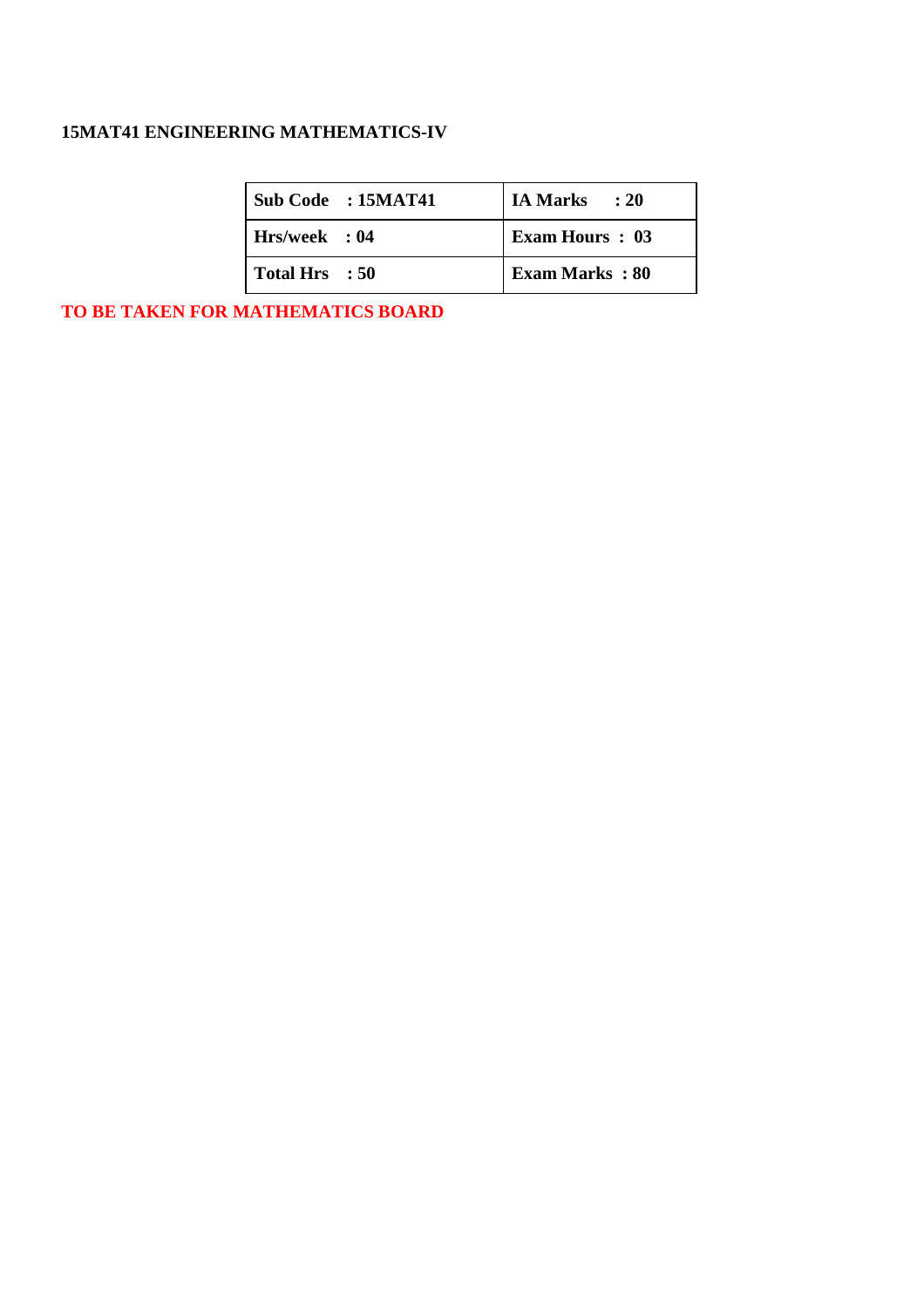## **15MN42 THERMODYNAMICS AND FLUID MECHANICS**

| Sub Code : 15MN42 | <b>IA Marks</b><br>$\cdot$ 20 |  |
|-------------------|-------------------------------|--|
| Hrs/week : 04     | <b>Exam Hours: 03</b>         |  |
| Total Hrs : 50    | <b>Exam Marks: 80</b>         |  |
| $Credit = 04$     |                               |  |

## **MODULE- 1:Basic Concepts of Thermodynamics and Energy**

**Basic concepts of thermodynamics:** Thermodynamic system, classification of thermodynamic system. Thermodynamic property-extensive and intensive properties. Thermodynamic state, thermodynamic process. Reversible, irreversible process, Quasi-static process. Thermodynamic equilibrium, zeroth law of thermodynamics.

**Energy:** classification, stored energy and energy in motion. Work and heat-definition, work done at the moving boundary. Comparison between work and heat. **10 Hours**

## **MODULE- 2: Laws of Thermodynamics and Air Compressors**

**I and II Laws of thermodynamics**: I and II Laws of thermodynamics: Statements, Cyclic processes, Numerical Problems.

**Air Compressors:** Single stage and multistage reciprocating air compressors on surface and in underground mines. Expression for work done during single stage air compression with and without clearance volume. Volumetric efficiency. Simple numerical problems on single stage compressors only. **10 Hours**

## **MODULE- 3: Fluid Mechanics and Fluid Flow Measurements**

**Fluid Mechanics:** Definition and properties of Fluids, ideal and real fluid units, systems of measurement. Fluid properties-density, specific weight, specific volume, specific gravity, viscosity, compressibility, surface tension and capillarity, vapour pressure and cavitation,

**Fluid flow measurements:** Venturimeter, Orifice meter. Flow through orifices and notches. Loss of head due to friction in pipes. Discharge measurements in pipes. **10 Hours**

## **MODULE- 4: Fluid Statistics and Buoyancy**

**Fluid Statistics:** pressure, atmospheric pressure, gauge and absolute pressure, measurement of pressure, piezometer tube, double column u-tube manometer, differential and inverted U-tube measurements, Bourdon's pressure gauge, diaphragm pressure gauge and dead weight pressure gauge. Total pressure and center of pressure on submerged plane surfaces; horizontal, vertical and inclined planes, curved surface submerged in liquid.

**Buoyancy:** definition, center of buoyancy, metacenter and metacentric height, conditions of equilibrium of floating and submerged bodies, determination of metacentric height experimentally and theoretically.**10** H**ours**

## **MODULE- 5: Fluid Dynamics**

**Fluid Dynamics:** Introduction to equation of motion, Euler's equation of motion**,** Bernoulli's equation from first principles and also from Euler's equation, limitations of Bernoulli's equation, assumptions, hydraulic gradient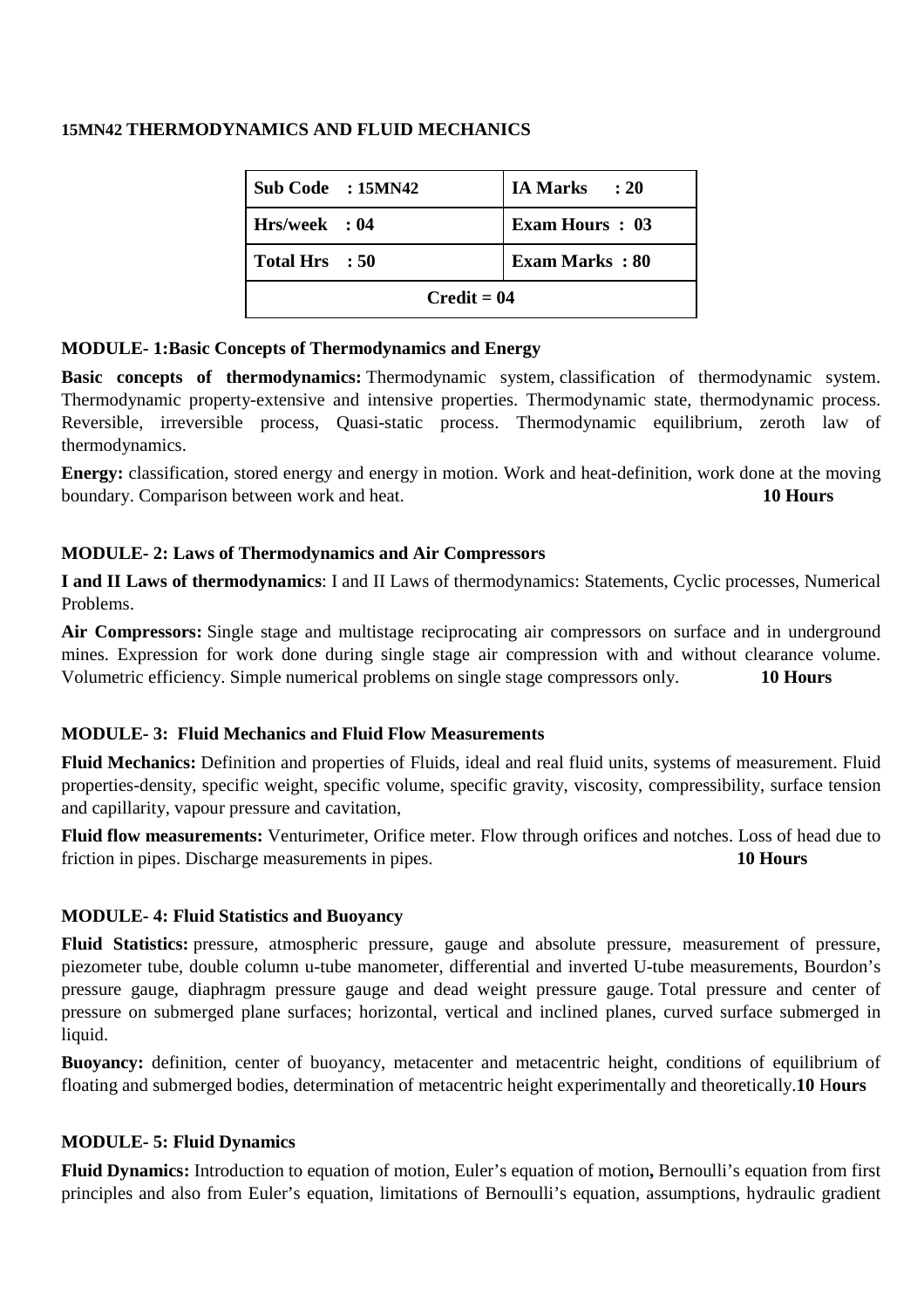- 1. **"Engineering thermodynamics",** Nag P.K., Tata McGraw Hill publications. 2nd Ed. 2002
- 2. **"A Text Book of Fluid Mechanics and Hydraulic Machines,"** R.K.Bansal. Laxmi publications. 2006

- 1. **"Fundamentals of Classical Thermodynamics**", Van Wylengorden et. Al, John Wiley Intl. publications, New York. Thermodynamics.2000
- 2. **"Thermal Engineering,"** R.K.Rajput, laxmi publications, New Delhi.2002
- 3. **"Hydraulics and Fluid Mechanics,"** Modi P.N. and Seth, S.M., Standard Publishers, New Delhi.1999.
- 4. **"Thermodynamics &Fluid Mechanics"**, B.E.T, A.Venkatesh, Universities Press.2008
- 5. **"An Introduction to Thermodynamics",** Y.V.C.Rao,Wiley Eastern,1993.
- 6. **"Fluid mechanics",** by Ramamrutham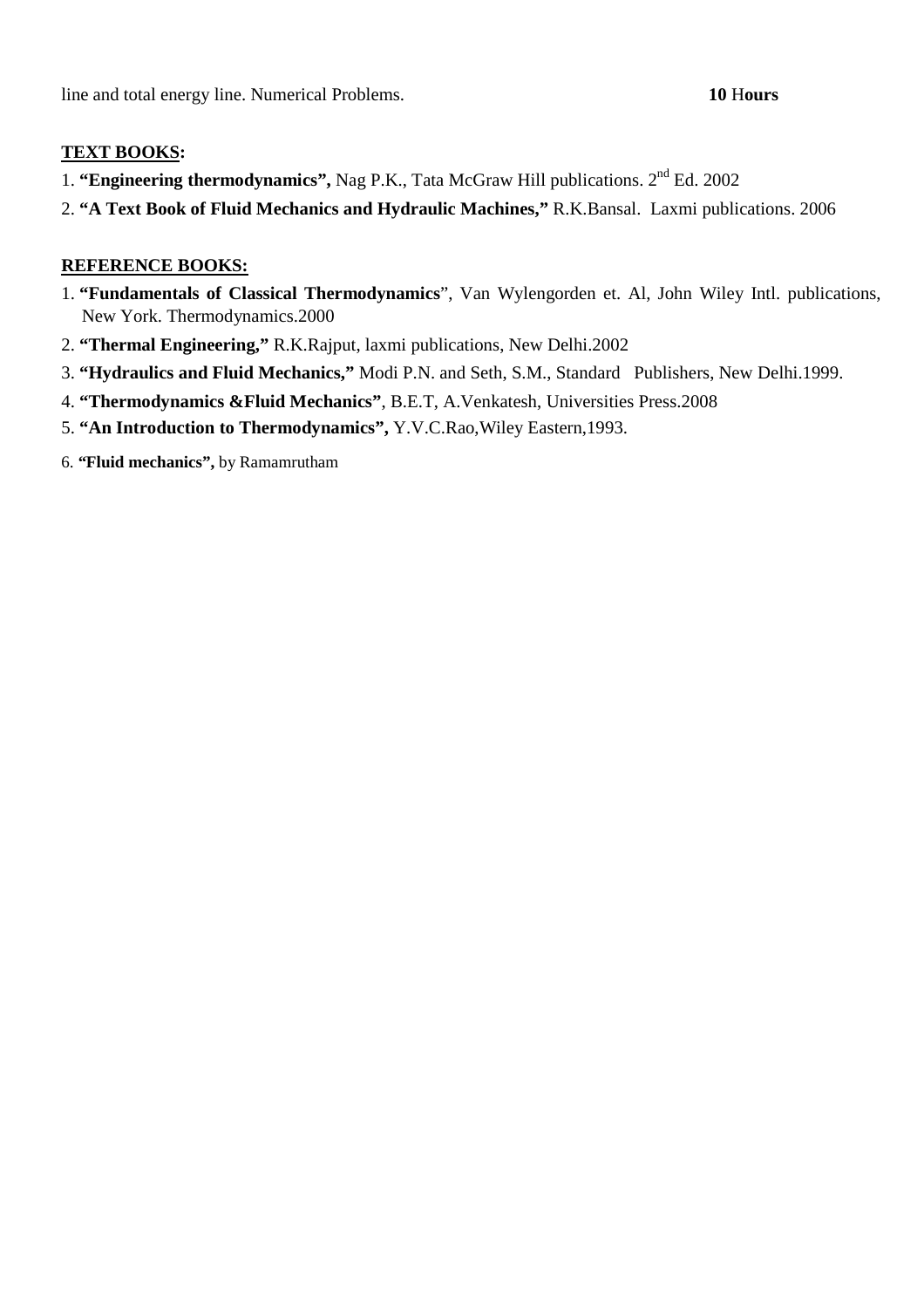## **15MN43 MINING GEOLOGY – II**

**Objectives:** Learn about Importance of Mining Geology, Types of Rocks, Structures, Geological Disturbances in Rocks and their Effects on rock Structures

| Sub Code: 15MN43 | IA Marks:20          |
|------------------|----------------------|
| Hrs/week:04      | <b>Exam Hours:03</b> |
| Total Hrs.:50    | <b>Exam Marks:80</b> |
| $Credit = 04$    |                      |

## **MODULE- 1: Application of geology in Mining Engineering**

**Application of geology in Mining Engineering:** Classification of Geology- Pure & Applied Geology, Mining Geology, Delineation of deposits, Limits of Economic Mining, Role of Mine Geologist, Geological Work in Operating Mine. **08 Hours**

## **MODULE- 2: Economic Geology & Mineral Deposits**

**Economic Geology:** Definitions, Scope of economic geology, classification of mineral deposits – ore mineral, gangue minerals and tenor of ores.

**Mineral Deposits:** Study of Various processes of formation of mineral deposits- Magmatic, Hydrothermal, Weathering, Sedimentation, Sublimation, Evaporation, Oxidation and Supergene enrichment and Metamorphic deposits**. 10 Hours**

## **MODULE- 3: Occurrence & Distribution of Minerals in India**

**Occurrence & Distribution of Minerals in India:** Iron, Copper, Lead, Zinc, Chromite, Gold, Manganese, Beach sand, Diamond, Radio-active minerals- Uranium, Radium, Rubidium, Stroncium, Refractory minerals, Ceramic minerals and Building stones. **10 Hours** 

## **MODULE- 4: Coal, Petroleum and Natural Gas**

**Coal:** Definitions, physical and chemical properties, variations and ranks of coal. Important constituents of coal, origin of coal, structural features of coal seams, Chief characteristics of Indian coals. Important Coal fields of India.

**Petroleum & Natural gas:** Meaning, Origin, Composition, Accumulation, Structural features, Migration of petroleum and Natural Gas, Major oil fields of India. **10 Hours** 

## **MODULE- 5: Prospecting & Exploration Geology**

**Prospecting:** Definition, types- Geological, Geophysical and geo-chemical methods. Remote sensing techniques for prospecting.

**Exploration Geology:** Definition, Principles of mineral exploration, stages of mineral Exploration, Factors involved in planning and drilling in detail exploration. Core Drilling and Core recovery. Methods of sampling, assaying and estimation of ore reserves. Guides for location of ore deposits with particular reference to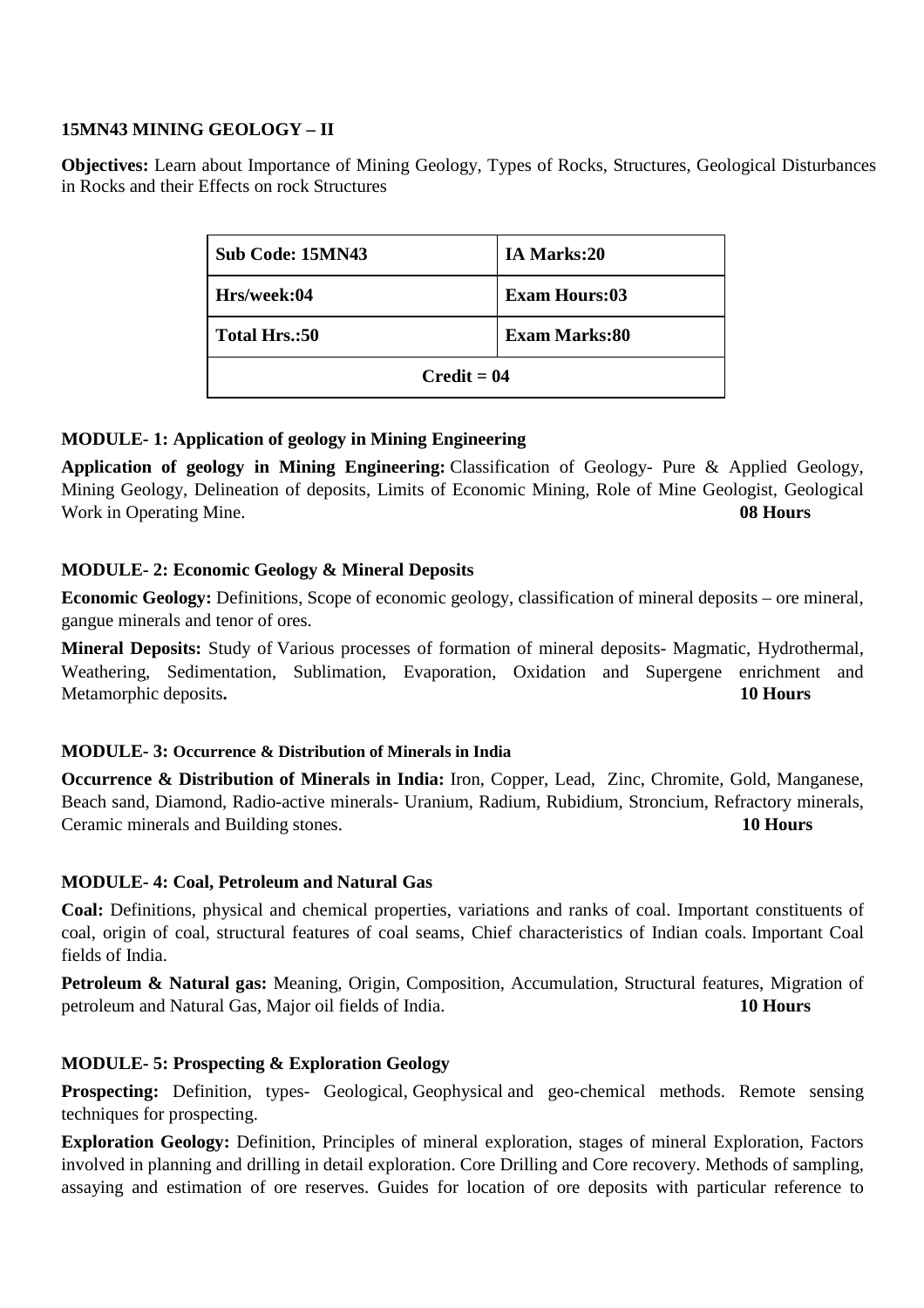structural and stratigraphical guides. Geological field work, Methods of surface, sub-surface mapping, Interpretation and use of field data. **12 Hours**

## **TEXT BOOKS:**

- 1. "**Mining Geology ",** Module-I & II, Mckinistry, , Asia Publication. 2nd Ed. 2005.
- 2. **"Economic Mineral Deposits,"** Module-III, IV &V, Bateman A.M John Wiley and sons, 2nd Ed. 1999.

- 1. **"Ore Deposits of India",** Gokhale & Rao T.C., Thompson press. India, Faridabad.1999.
- 2. **"Courses in Mining Geology",** Arogyaswamy, Oxford & IBH Pvt. Ltd.3rd Ed. 1999.
- 3. **"A Handbook of Economic Geology**", A.K.Sen & P.K.Guha,Modern Publishers, Calcutta, 1981.
- 4. **"Geological Prospecting & Exploration**" by V.M.Kreiter, MIR Publishers, Moscow, 1968.
- 5. **"Geology of India & Burma"** by M.S.Krishna.
- 6. **"India's Mineral Resources"** by S.Krishnaswamy.
- 7. **"Petroleum Geology"** by Levorson.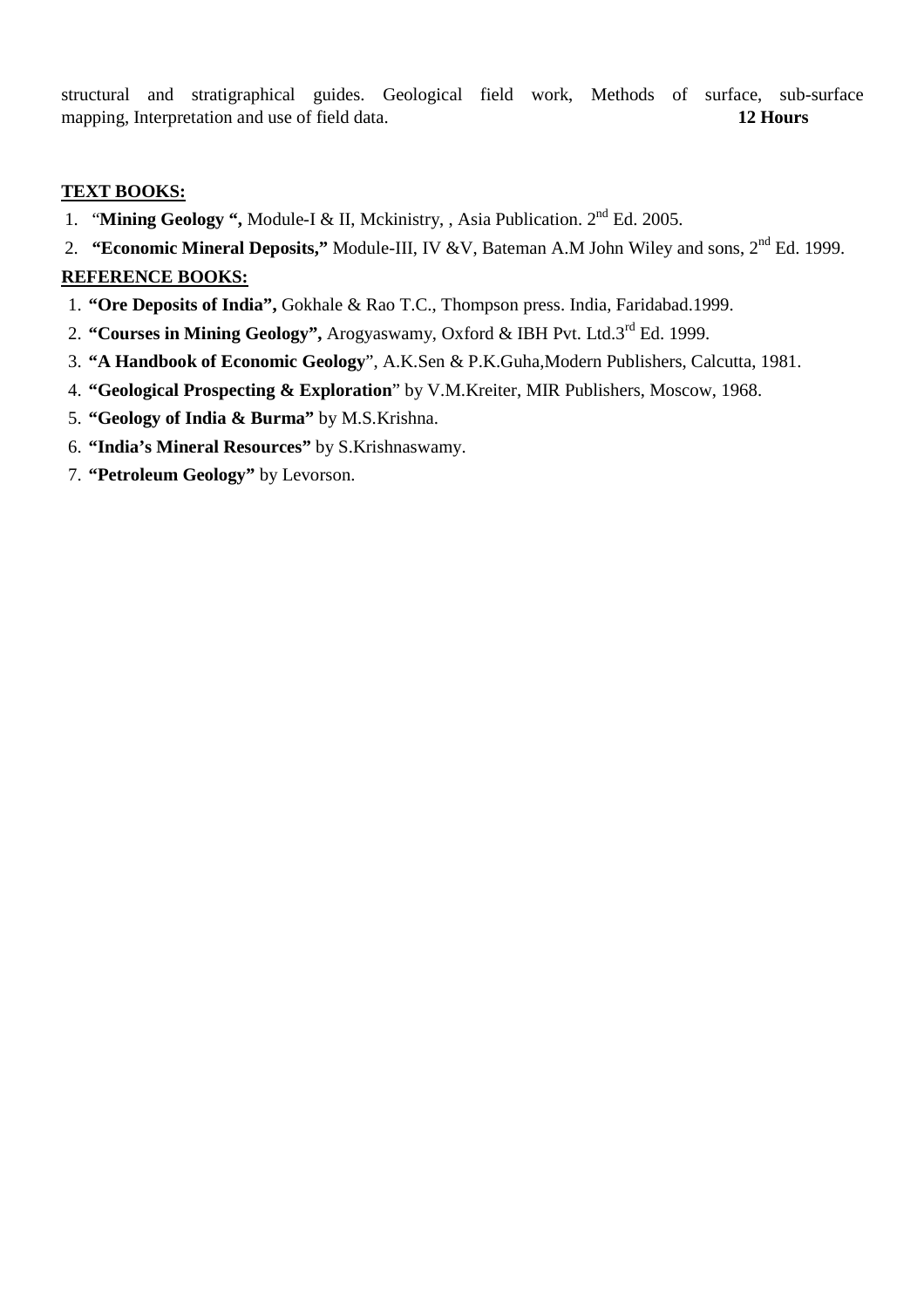## **15MN44 MINE MECHANIZATION –I**

**Objectives:** Learn about Various Mining Machineries pertaining to Entry and Exit of Men, Material, Calculation of Power Required for Various Transporting Systems.

| Sub Code: 15MN44 | <b>IA Marks: 20</b>   |  |
|------------------|-----------------------|--|
| Hrs/week: 04     | <b>Exam Hours: 03</b> |  |
| Total Hrs.: 50   | <b>Exam Marks: 80</b> |  |
| $C$ redit= $04$  |                       |  |

#### **MODULE- 1: Principles, Generation, Distribution & Utilization of Compressed air**

**Compressed Air:** Definition- Air pressure, Laws governing compression & expansion of gases (derivation & simple problems), Specific heat of gas.

Generation & Distribution of compressed air: Sources of power for compressors-Rotary & Centrifugal compressors, Transmission and distribution of compressed air in mines, loss of compressed air.

**Utilization of compressed air-** Jack hammer, Rocker shovel, Air turbines & Reciprocating compressed air engine.

**10 Hours** 

#### **MODULE- 2: Ropes & Rope haulage systems**

**Ropes:** Types and details of construction of different types of ropes and their respective uses in mines, Selection, Care and storage of ropes, Socketing- split, cone & inter locking wedge; rope splicing, Safety factor for ropes used in winding.

**Rope haulage systems:** Elements of Mine haulage system and classification, Techno economic indices of Mine haulage system, Rope haulage: Different types- direct, endless, main & tail, gravity, Limitations, applications merits & demerits of different haulages, numerical problems. **10 Hours** 

#### **MODULE- 3: Mine transportation**

**Conveyors:** Types of conveyors-belt, scraper chain, shaker, high angle conveyor, cable belt, rope belt and steel plate, its limitations and their applications, problems on calculation of power requirement and capacity of conveyors.

**Locomotives:** Types-Diesel, Electric battery, Trolley wire, its limitations and their applications. **10 Hours**

#### **MODULE- 4: Winding systems in Mines**

**Winding systems in Mines:** Elements of winding system, Types- drum, friction, electric, Compressed air,

Koepe winding and Multirope winders, Method of balancing the loads, Duty cycle, Numerical problems.

**Breaking system of winders:** Mechanical, Electrical and automatic breaking system of winders, Safety devices on winders. **10 Hours**

#### **MODULE- 5: Study of layouts for Mine transportation**

**Study of Layouts for Mine transportation:** Study of respective layouts for all the systems of transportation. Study of pit top and pit bottom layouts. Skip and cage winding. Winding from different levels in a shaft.

 **10 Hours**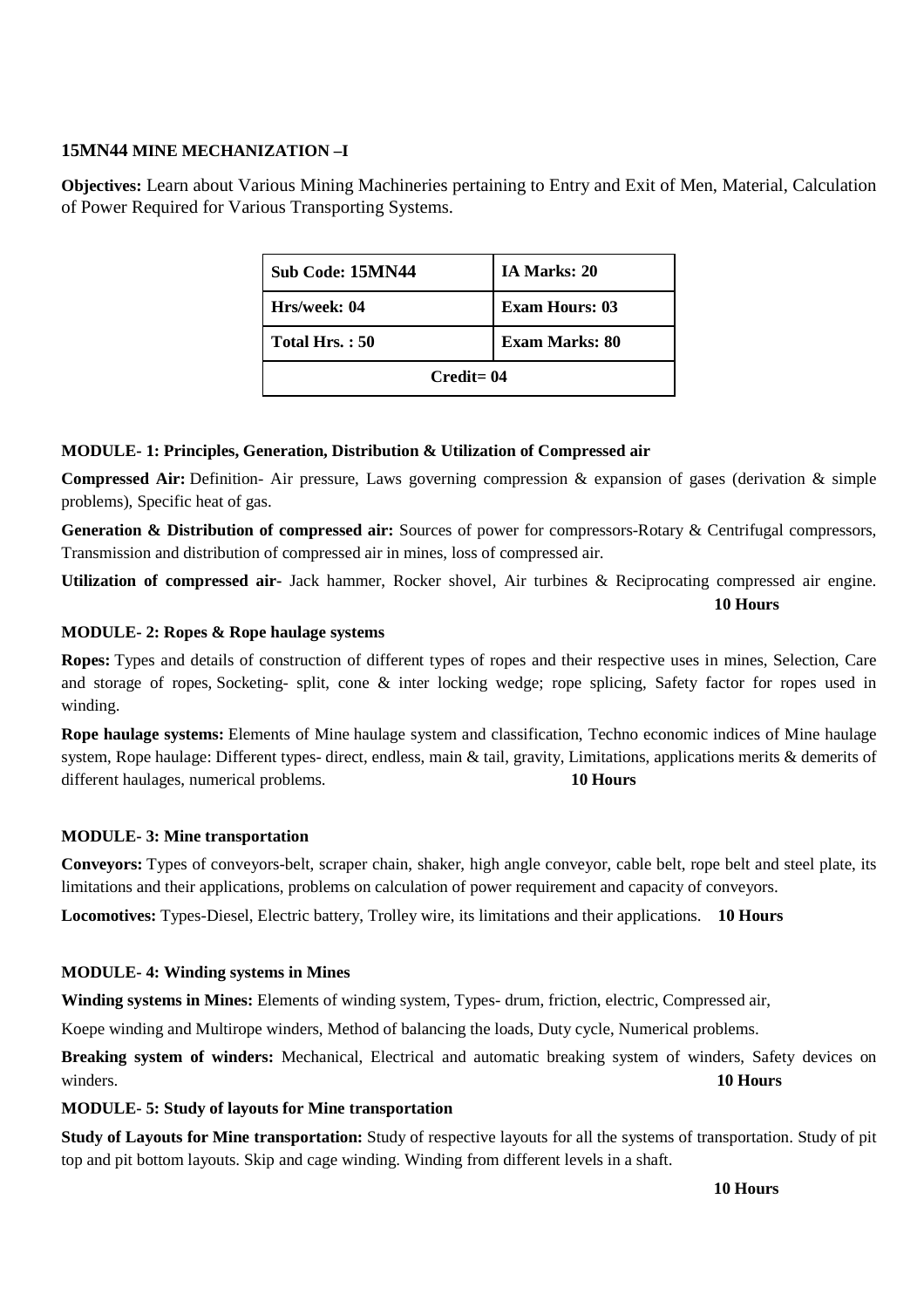- **1. "Elements of mining technology Vol III**", **, D.J.Deshmukh, Vidyasewaprakashan, Nagpur, 7th Ed. 2000 Module-I to V.**
- **2. "Mine pumps haulage & winding", S. Ghatak, Coalfield Publishers, Asansol, 1st Ed. 1995. Module-II to V**.

- **1. "Coal Mining Practice", I.C.F.Stathem, The Caxton publishing Company Ltd, 2000.**
- **2. "Universal Mining School reports Vol I and Vol II,", Cardif, Great Britain 1999.**
- **3. "Mine Transport", Karerlin, Orient Longmans, 1967.**
- **4. "Mining Machinery" by S.C.Walker.**
- **5. "Coal Mining Practice" by Stathum.**
- **6. "Deep Mined Coal Industry Advisory Committee"**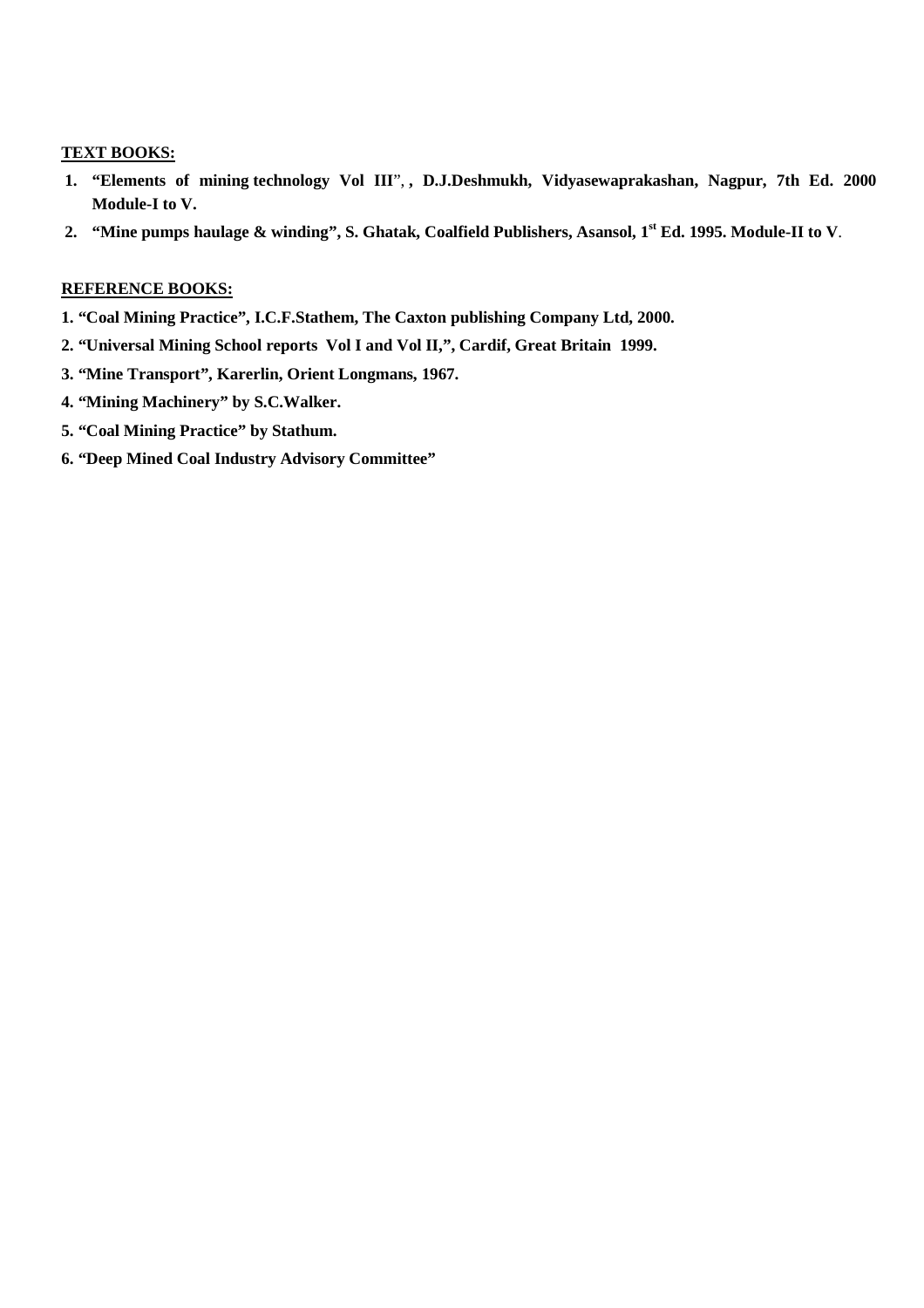#### **15MN45 MINE SURVEYING – I**

| Sub Code: 15MN45 | IA Marks : 20         |
|------------------|-----------------------|
| Hrs/week: 04     | <b>Exam Hours: 03</b> |
| Total Hrs: 50    | <b>Exam Marks:80</b>  |
| $Credit = 04$    |                       |

**Objectives:** Learn the Basics of Surveying, Types of Surveying and their Usage in Practical Applications.

## **MODULE- 1: Introduction and Linear Measurements**

**Introductions :** Definition of surveying, Classifications of surveying, basic principles of surveying, differences between plan and map, Errors - Sources, classification and preventions, accuracy and precision in surveying.

**Linear measurements:** Types of chain and tape, types of linear measurements: chaining, optical, EDM devices; Ranging direct and indirect. Measurement of distances on surface and in underground mines, error and corrections in chaining with numerical problems. **10 Hours 10 Hours 10 Hours** 

#### **MODULE- 2: Chain Surveying**

**Chain Surveying:** Definition, Purpose and Principles, types of offsets, setting out of right angles, obstacles (theory and problems), working principles and uses of optical square, prism square and cross staff.

Methods of chain survey, booking and plotting, conventional symbols, cross staff survey. **10 Hours** 

## **MODULE- 3: Compass Surveying**

**Compass Surveying:** Angles, meridian and bearings (theory and problems). Principle, working and use of prismatic and surveyors (Dial) compass. Magnetic Dip and declination (theory and problems). Local attraction-determination and correction (Theory & problems), errors and preventions.

Methods of compass traversing - loose needle method and fast needle method. Advantages and disadvantage of compass survey, errors and its prevention. **10 Hours**

## **MODULE- 4: Leveling**

Leveling: Principles and basic definition, types of levels - including modern level (Auto, Tilting & Precise level), fundamental axis and parts of dumpy level, temporary adjustments, sensitiveness of bubble tube, curvature and refraction correction (Theory & problems), Methods of leveling - geometrical, trigonometrically and physical method. Classification of leveling - simple and compound leveling, Fly leveling, check leveling, profile leveling, cross sectioning.

Reduction of levels - height of instrument method - raises & fall method (Theory & problems), transfer of levels from surface to underground, errors and its precautions. **10 Hours 10 Hours** 

## **MODULE- 5: Plane Table Survey and Contouring**

**Plane table survey:** Equipments and accessories, advantages, disadvantages and limitations of plane table survey, orientation and method of orientation; Methods of Plane table survey - radiation, intersection and traversing, resection two-point problem and three point problem (Bessel's graphical method), errors and its precautions.

**Contouring:** Contour, contour interval and characteristics, methods - direct and indirect, interpretation - arithmetic and graphical method, uses of contours **10 Hours**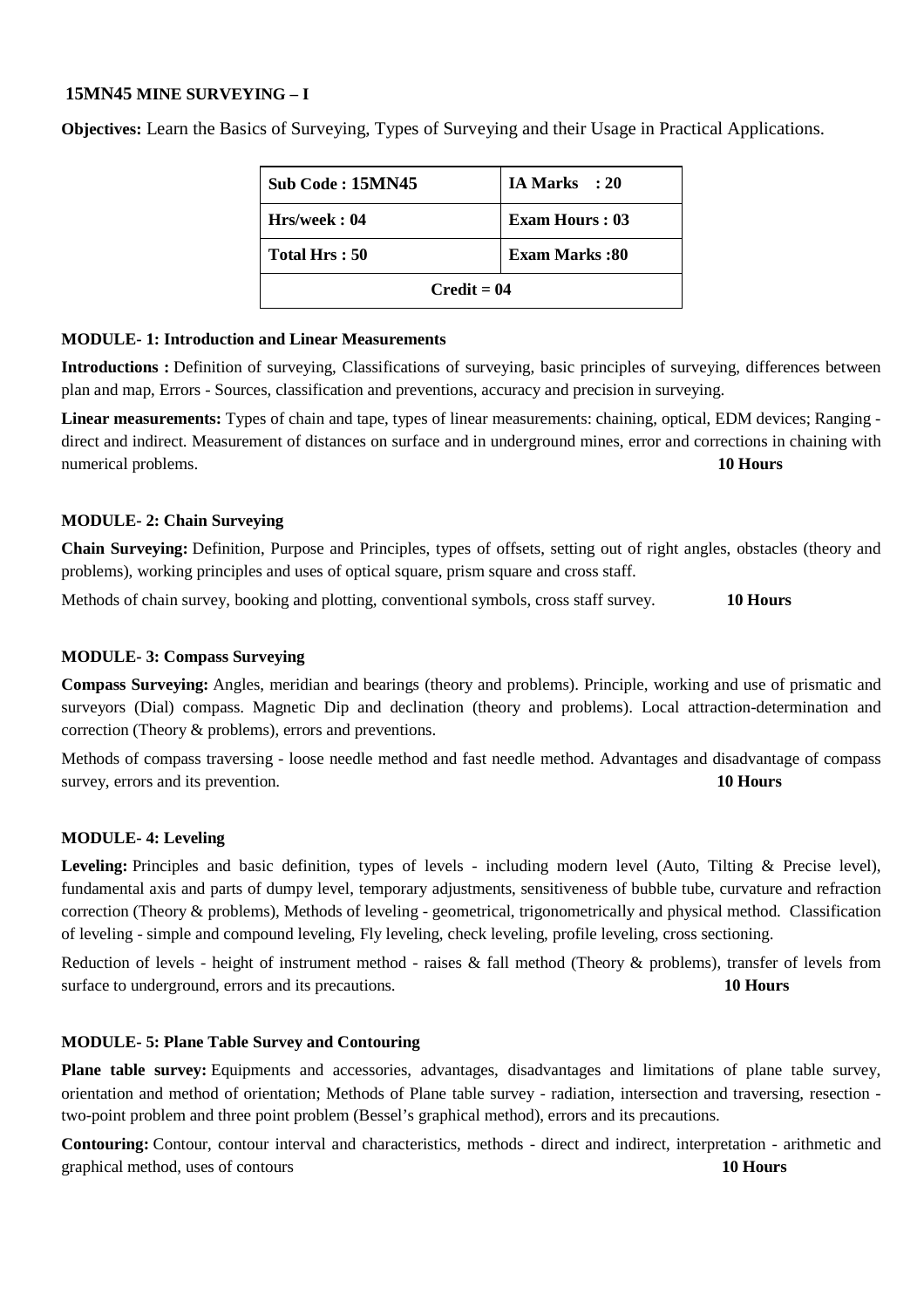- 1. **"Surveying Vol I"** B.C.Punmia, Laxmi publications, 1999 (Module-I to V).
- 2. "**Mine Surveying Vol I"** Ghatak, Coal Field Publishers,1998 (Module-I to V).

- 1."**Surveying Vol I,"** S.K.Duggal, Tata McGraw Hill Publications, New Delhi, 2000
- 2. **"Elementary Plane and Mine Surveying,"** V.Borshch, Kompowets, Bfedarer M .Kolesnikova, Mir publications, Moscow, 1986 .
- 3. **Plan & Geodetic Surveying for Engg**. By Late David Clark, Vol-2.
- 4. **Hand Book of Mine Surveyors** by S.Ghatak.
- 5. **Surveying & Levelling** By P.B.Shahani, Vol-I.
- 6. **Surveying** by S.K.Duggal, Vol-I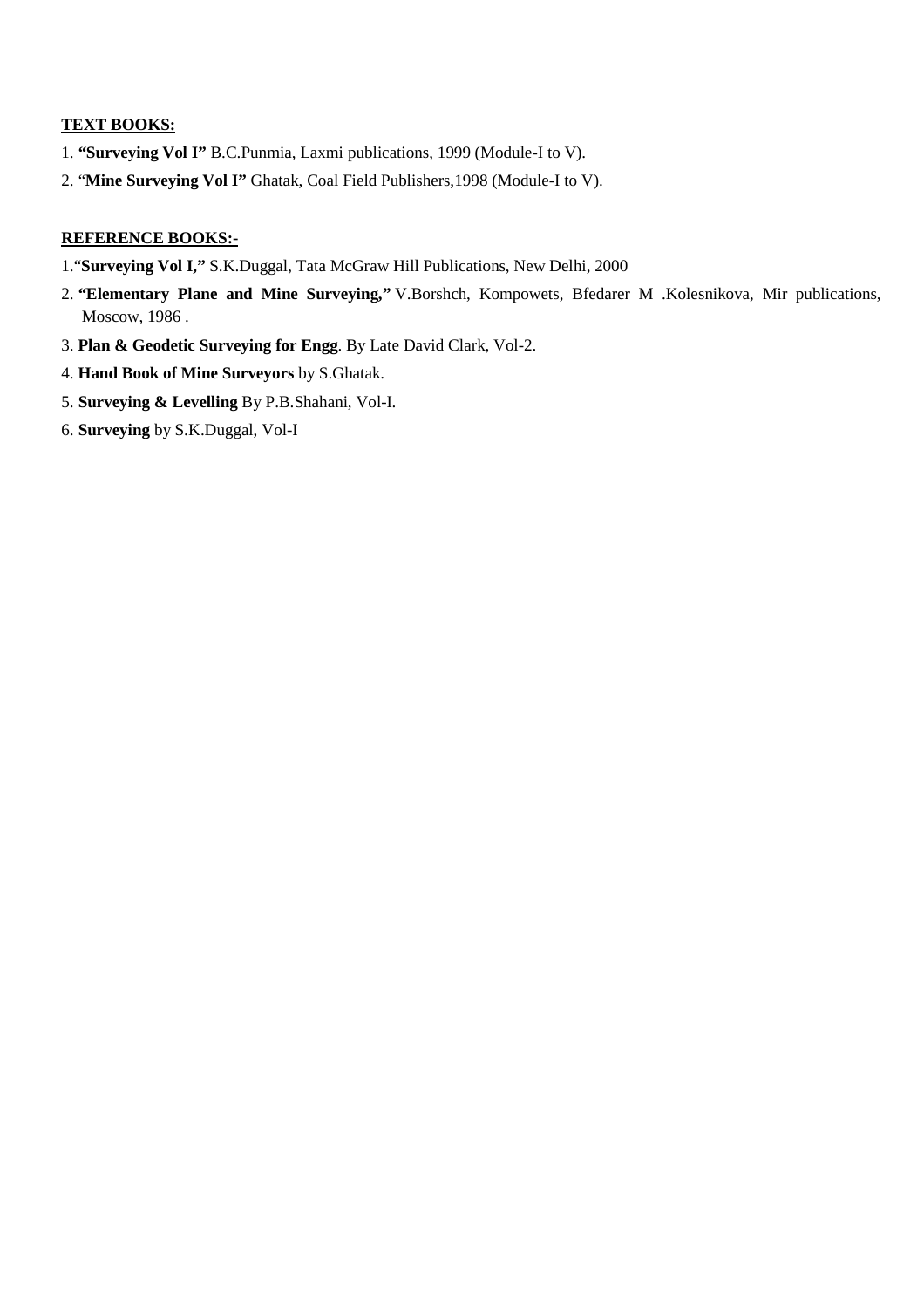## **15MN46 DRILLING AND BLASTING ENGINEERING**

**Objectives:** Learn the Basics of Drilling and Blasting, Various Accessories used, Theory of Drilling and Blasting, Powder Factor, Charge Factor and their Importance, Drilling and Blasting at Various Conditions

| Sub Code: 15MN46 | <b>IA Marks</b><br>:20 |
|------------------|------------------------|
| Hrs/week: 04     | <b>Exam Hours: 03</b>  |
| Total Hrs: 50    | <b>Exam Marks: 80</b>  |
|                  | $Credit = 04$          |

#### **MODULE- 1: Principles of Drilling & Drill Bits**

Principles of drilling: Principles of rock drilling, drillability, drillability index, factors affecting the drillability. Mechanics of drilling. Selection of drills, care of drills. Energy correlation of drills.

**Drill Bits:** Various types of drill bits and their design aspects. Study of bit life, factors affecting the bit life. Thrust feed and rotation, alignment and deviation in drilling. **10 Hours**

#### **MODULE- 2: Explosive**

**Explosives:** Historical Development, properties of explosives, Low and High explosives, Liquid oxygen explosives (LOX), ANFO, Slurries, Emulsion explosives, Heavy ANFO, permitted Explosives, testing of permitted explosives, Bulk Explosives system-PMS, SMS. **10 Hours**

## **MODULE- 3: Firing of Explosives & Blasting Methods**

**Firing of Explosives:** Safety fuses, Detonating cord and accessories, Detonators, Exploders. Electric firing and nonelectric firing, Electronic Detonators, NONEL blasting.

**Blasting Methods:** Preparation of charge, stemming and shot firing. Choice and economical use of explosives, Misfires, blown out shots, incomplete detonation, their causes, Prevention and remedies.

#### **10 Hours**

## **MODULE- 4: Handling of Explosives**

**Handling of Explosives:** Surface and underground transport of explosives, bulk transport in quarries. Storage and handling of Explosives. Magazines, Accidents due to explosives. Precautions and safety measures during transportation. Substitutes for explosives and their applications-hydrox, Cardox, Hydraulic coal burster, airdox, pulsed infusion shot firing. **10 Hours**

#### **MODULE- 5: Mechanics of Blasting & Effects of Vibration**

**Mechanics of Blasting:** Factors affecting rock breakage, Crater theory and its applications, theories of rock breakage using explosives. Theory of shaped charge, detonation pressure, Coupling, shock waves impedance, critical diameter etc. calculation of charge and powder factor.

**Effects of Vibration:** Vibrations due to blasting and damage criteria, controlled blasting methods, design of blasting, Air overpressure and Fly Rock. Economics of blasting. **10 Hours**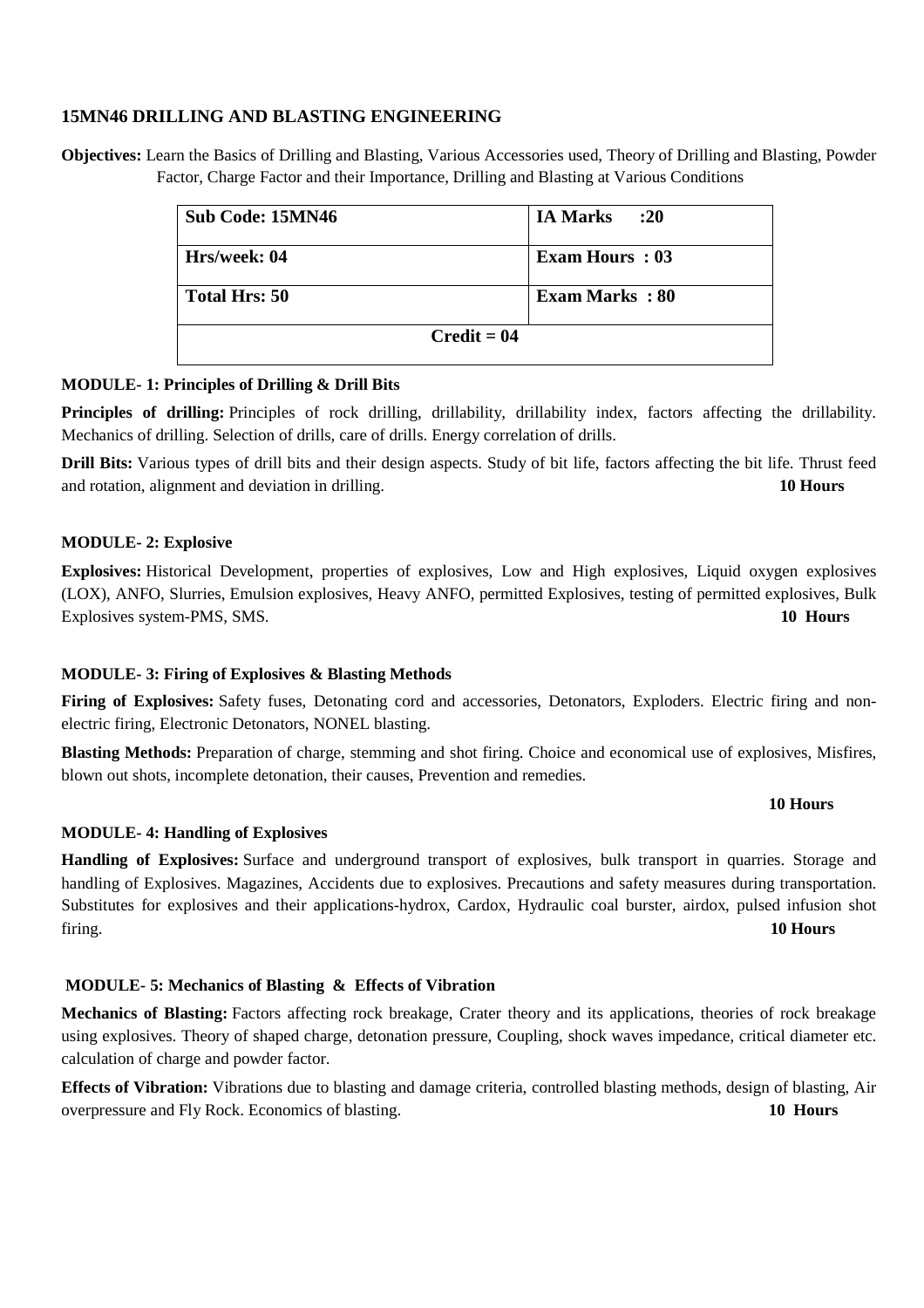- 1. **"Explosives and Blasting Practices in Mines,"** S.K. Das, Lovely Prakashan, Dhanbad, 1993.(Module I-V)
- 2. "**Explosives and Blasting Techniques,"** G.K. Pradhan, Minetech Publication, 1996. .(Module I-V)

- 1. **"Surface Mining**", G.B. Mishra, Module 1, Dhanbad Publishers, ,Dhanbad, 1978.
- 2. "**Rock Fragmentation by Blasting,"** B.Mohanty, Module 4, A.A. Balkema, Rotterdam, 1996.
- 3. "**Advances in Drilling and Blasting"** V.R. Sastry, Module 1 and 2, Allied Publishers Ltd., 1993.
- 4. **"Principles of Rock Drilling"** U.M. Rao Karanam and B.Mishra, Module 1 and 2 Oxford and IBH, 1998.
- 5. "**Drilling and Blasting of Rocks",** Carlopez Jimeno, et. al.,. Module 7, A.A. Balkema, Rotterdam, Brookfields, 1995.
- 6. **"Engineering Rock Blasting operations**", Sushil Bhandari, Module 3 and 6, , A.A. Balkema, Rotterdam, Brookfields, 1997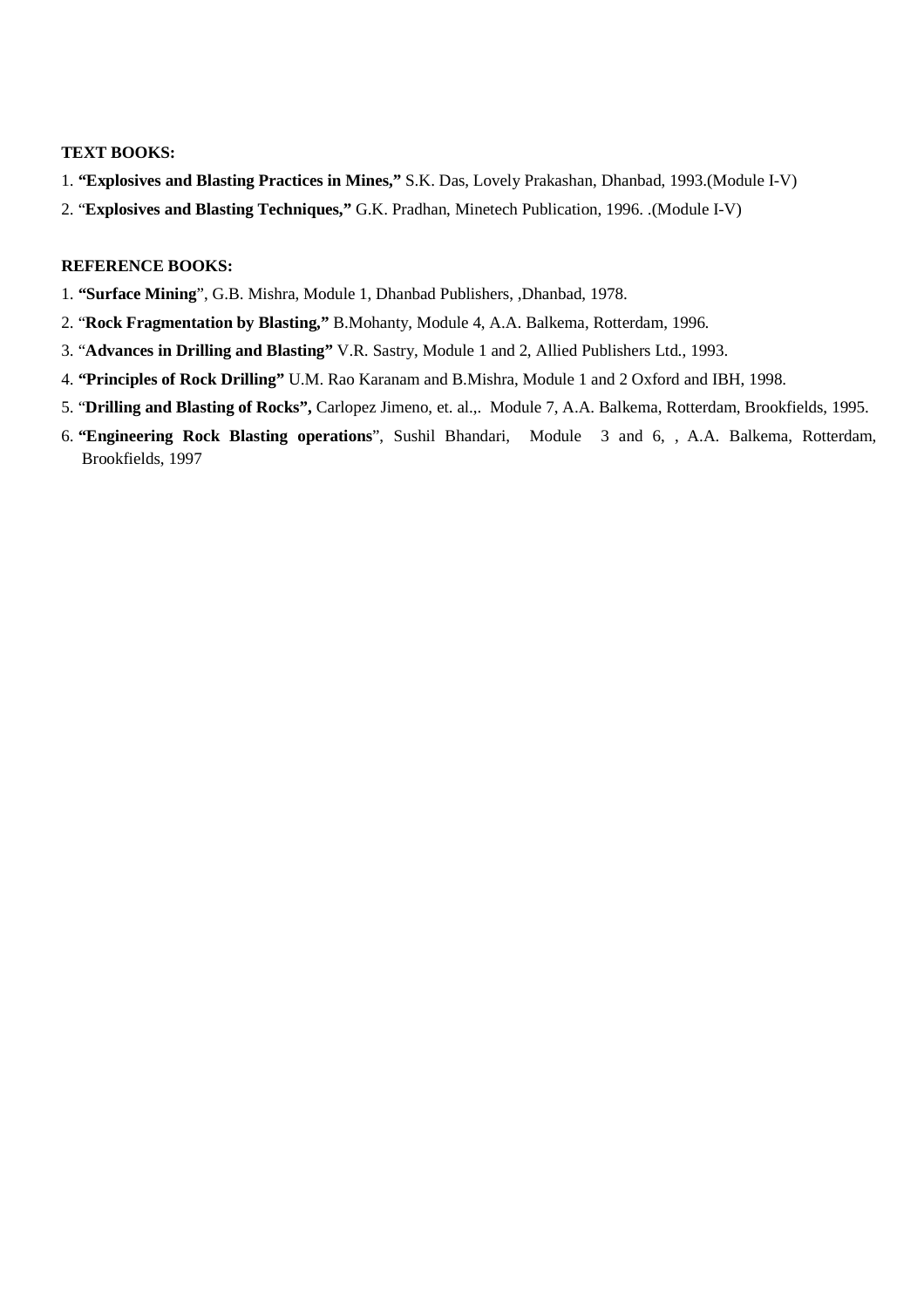## **15MNL47 MINING GEOLOGY LABORATORY – II**

**Objectives:** Learn about Importance of Mining Geology, Types of Rocks, Structures, Geological Disturbances in Rocks and their Effects on rock Structures in laboratory.

|                | Sub Code: 15MNL47 | IA Marks<br>: 20 |
|----------------|-------------------|------------------|
| Hrs/week: 03   |                   | Exam Hours: 03   |
| Total Hrs : 42 |                   | Exam Marks: 80   |
| $Credit = 02$  |                   |                  |

#### **Part-A (Any one question 35 marks)**

**I. Microscopic studies of Rock Forming Minerals Experiment No. 01:** Study of optical properties, Texture, Alteration and Identification of Rock forming Minerals.

## **II. Megascopic Studies of Ore Minerals**

**Experiment No.02**: Physical properties, Chemical composition, Mode of occurrence, distribution and uses of Iron, Manganese, Copper, Lead, Chromium, Aluminum etc.

#### **III. Determinations of Dip & Strike**

**Experiment No. 03:** To determine the true dip, when two apparent dips are known. **Experiment No. 04:** To determine the amount of apparent dip, when true dip and the direction of apparent dips are given.

**Experiment No. 05:** To determine the direction of apparent dip, when true dip and amount of apparent dips are known.

#### **Part-B (Any one question 35 marks)**

#### **IV. Thickness based Calculations**

**Experiment No. 06:** On Horizontal Ground

**Experiment No. 07:** On Slope Ground

**Experiment No. 08:** Slope against the direction of dip.

## **V. Geophysics & Bore hole based Problems** (3 points problem)

**Experiment No. 09:** Electrical resistivity survey **Experiment N0.10:** On Ground Level

## **VI. Estimation of ore reserves:**

**Experiment No. 11:** Bedded deposits, Vein deposits and load deposits

#### **Part-C Viva Voce 10 marks**